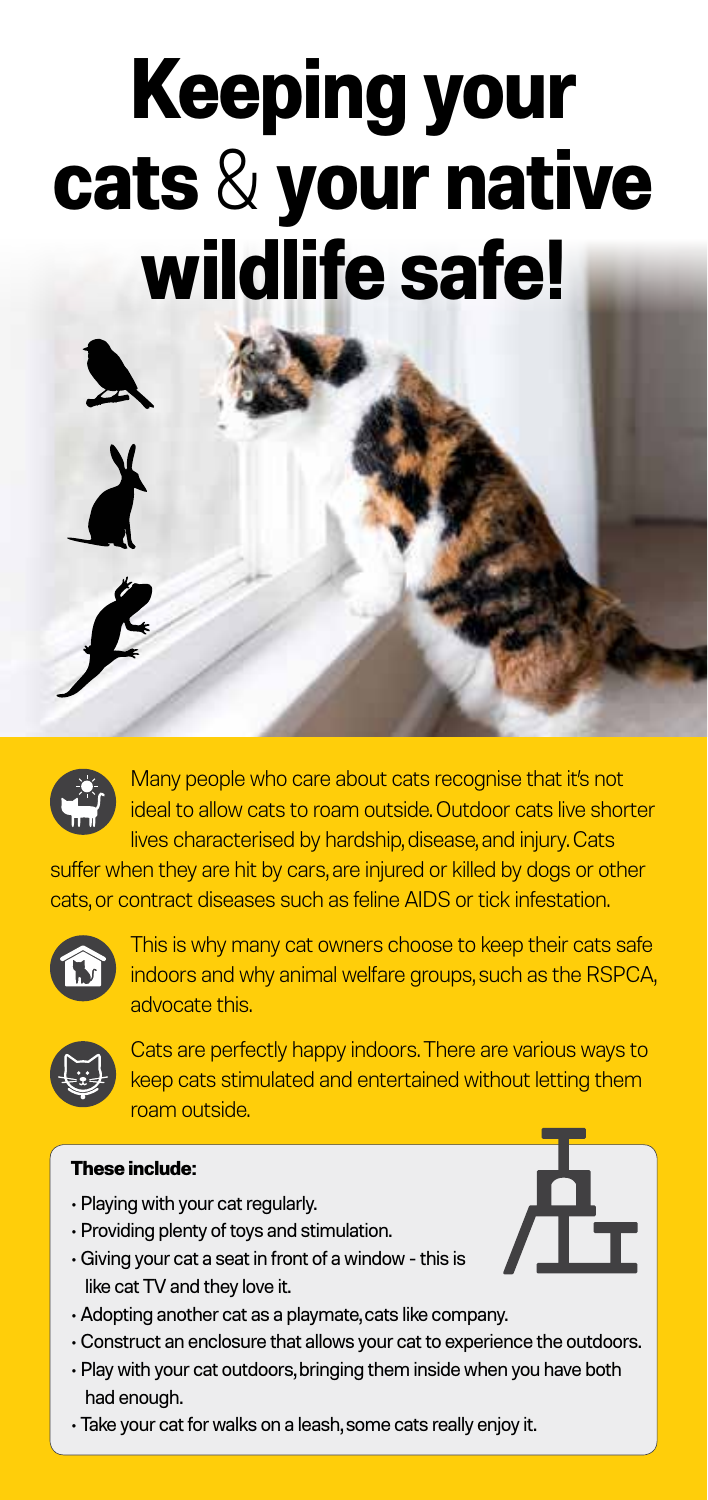## **Taking a toll on native animals**







Outdoor cats, both feral and pets, take a huge toll on wildlife with an estimated kill of 377 million birds, 1144 million mammals and 649 million reptiles every year. The characteristics that make them charming pets also makes them excellent hunters. Even well-fed cats are a danger to native animals as their hunting behaviour is not dampened when they are full.

Because cats are not native to Australia our wildlife is not equipped to deal with their predatory nature. This has caused an unnatural situation that is taking a tremendous toll on Australia's native wildlife.

Cat owners are animal lovers so it is our responsibility to address this issue in a way that is humane for both cats and the wildlife they hunt.

### **I like animals - What can I do?**



Keep your cats indoors with outdoor time in an enclosure on a leash, or with supervised play. This avoids the well-documented problems of their predation, as well as keeping cats safe from fighting, collisions with cars, and diseases that afflict all outdoor cats and shortens their lives.

*Report stray cats to your local council*



*Spread the word and chat to other cat owners about keeping their cats and wildlife safe.*



V

*Use appropriate containment such as electronic collars and fencing systems.*

*Spay or neuter your cat.*